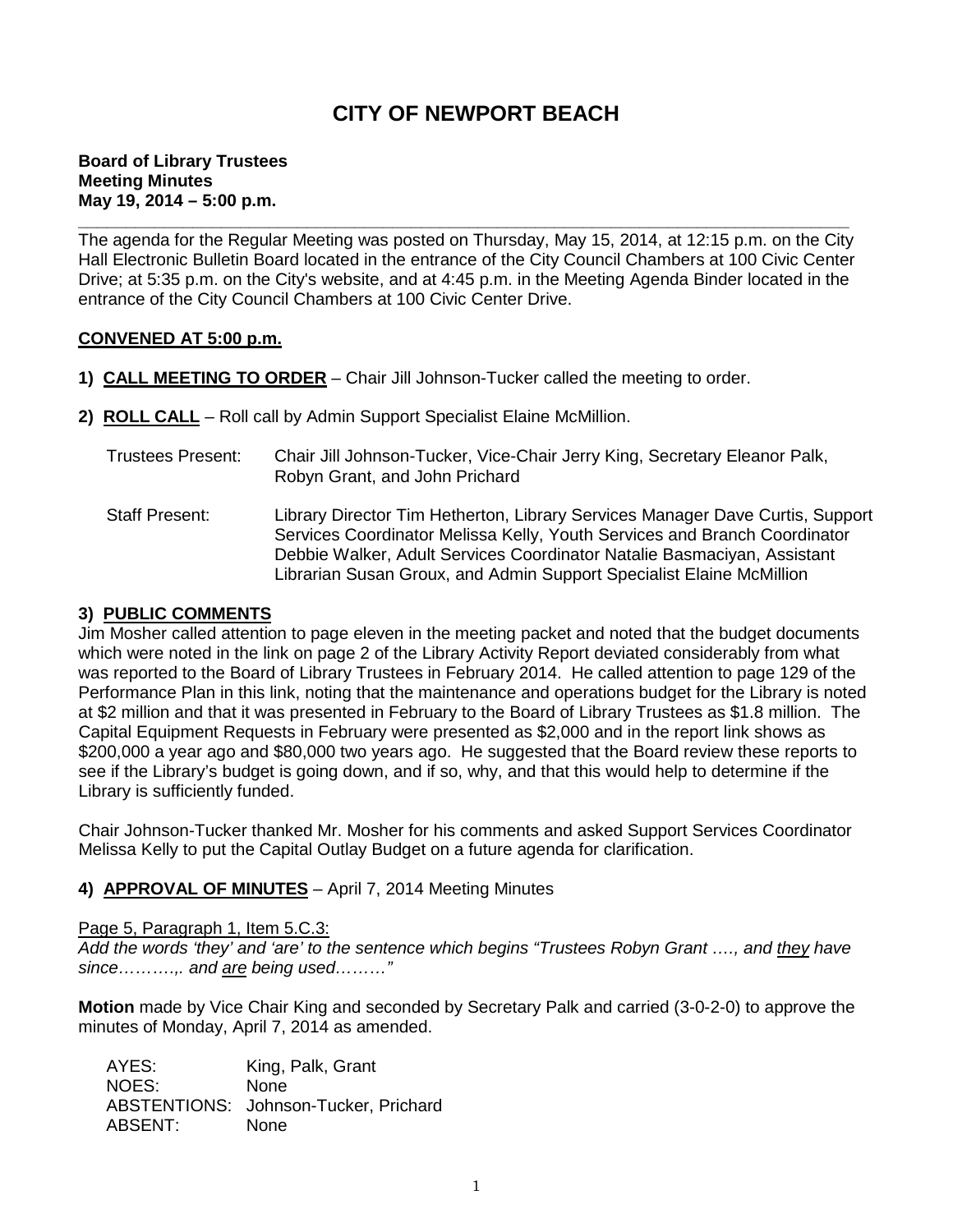# **5) CURRENT BUSINESS**

## **A. CONSENT CALENDAR**

- *1.* **Customer Comments** *Monthly review of evaluations of library services through suggestions and requests received from customers.*
- *2.* **Library Activities** *– Monthly update of library events, services, and statistics.*
- *3.* **Expenditure Status Report** *– Monthly expenditure status of the Library's operating expenses, services, salaries, and benefits by department.*
- *4.* **Board of Library Trustees Monitoring List** *– List of agenda items and dates for monthly review of projects by the Board of Library Trustees.*

The Board of Library Trustees Monitoring List was reviewed and staff will remove the duplicate entry, *Adult Services Update*. Chair Johnson-Tucker noted that she would not be at the June 16, 2014 meeting as she will be traveling. The next meeting will be held at the Corona del Mar Branch and will give the Board an opportunity to look at the Corona del Mar branch library and Fire Station planning. Library Services Director Hetherton noted that the next meeting would give those in attendance an opportunity to share their ideas for this branch, and look at what is working and what is not. It was agreed that a review of the *Internet Use Policy* would be made at the June 16, 2014 Board meeting.

**Motion** made by Trustee Grant and seconded by Trustee Prichard and carried (5-0-0-0) to approve the Consent Calendar Items as presented, with the revisions to the Board of Library Trustees Monitoring List as noted.

AYES: Johnson-Tucker, King, Palk, Grant, Prichard NOES: None ABSTENTIONS: None<br>ABSENT: None  $ABSENT$ 

## **B. ITEMS FOR REVIEW AND POSSIBLE ACTION**

## **1. Donor Wall**

Tim Hetherton provided a written report with details of a \$100,000 donation to the NBPL Foundation for naming of one of the designated donor walls that is located in the study area on the second floor expansion. Plans for this donation are being brought to the Board of Library Trustees at this meeting, and staff will bring back the lettering specifications and location details to the Board for formal approval at a future meeting. The Board agreed that this would be an acceptable procedure to bring specifications to the Board of Library Trustees for review and approval before installation.

Chair Johnson-Tucker asked that the minutes from previous meetings where this subject had been discussed are made available to the Board when the lettering specifications and details are presented to them for approval at a future meeting.

# **2. Sound Lab Policy and Media Center Use Policy**

Adult Services Coordinator Natalie Basmaciyan presented the two policies. The Sound Lab and Media Center are in operation. Staff members have matched the Sound Lab Policy as closely as possible to the Media Center Use Policy. The third and fourth bullet points in the Sound Lab Policy are not included in the Media Center Use Policy. The reasoning was so that a customer who wishes to use the Sound Lab and is on a wait list may use it if a previously signed up customer does not arrive on time. They wouldn't know this by looking, as the Sound Lab does not have windows to view individuals who may be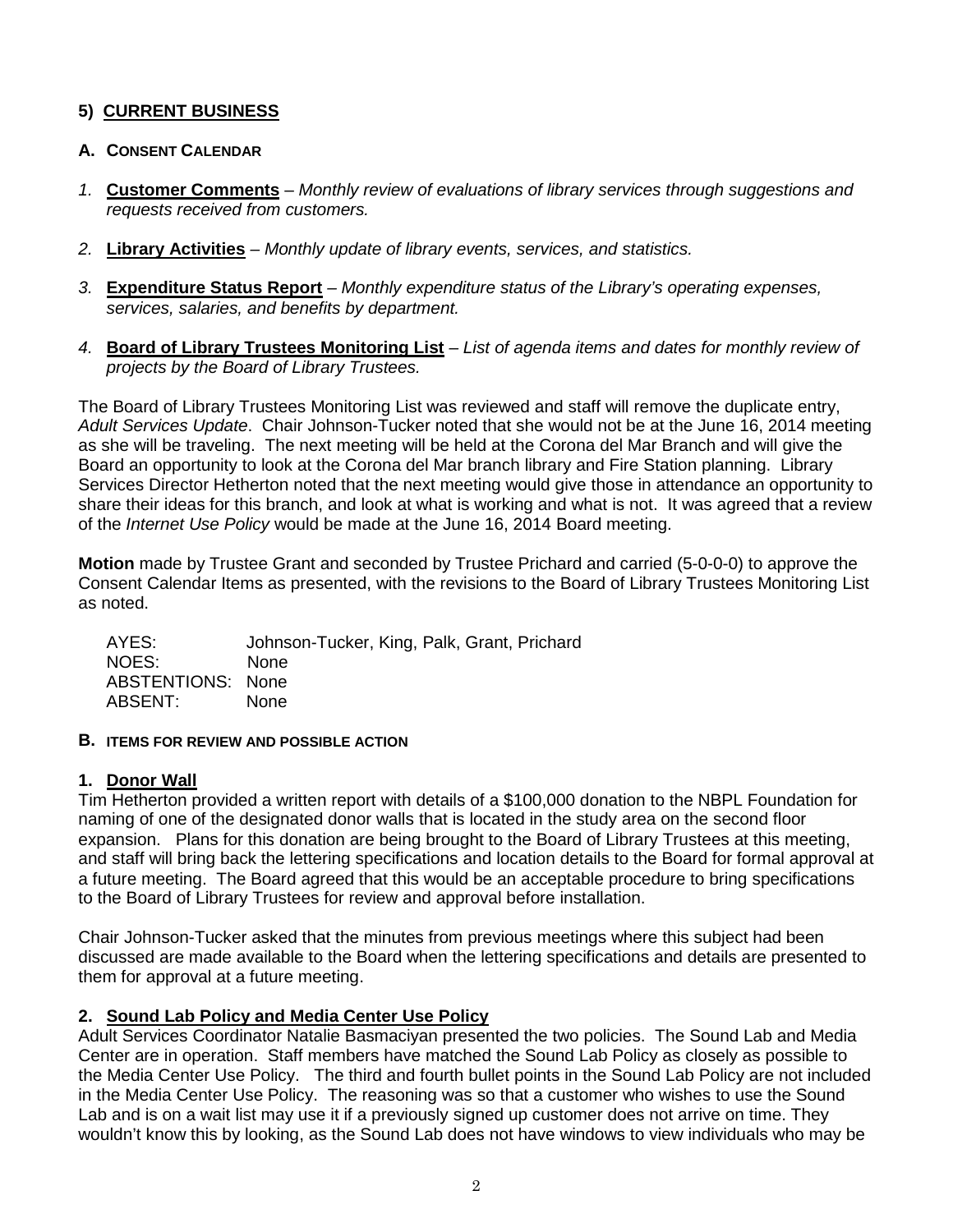using the room at any given time. The previous request for users of the Media Center to leave their photo ID's with staff was removed as this would not be necessary since a staff member is in the room during all hours of operation. Trustee Grant asked that in the future whenever a policy is revised that it be red-lined in order to know what has been added or deleted. The Media Center Use Policy was presented to the Board at their December 2, 2013 meeting with the agreement that it be brought forward for review after the Media Center had been in operation for a few months. The Sound Lab Policy is new and most recently opened for use. Trustee Prichard asked if staff would begin tracking Media Center and Sound Lab usage. Discussion continued on ways to outreach to schools in order to increase the awareness and usage of these two areas.

Trustee Prichard submitted suggested revisions to both policies. These revisions will be red-lined and brought back at the next Board meeting for approval. The Board agreed with these revisions and Trustee Prichard offered to review the red-lined revisions after they have been entered by staff and in order to be available for the next meeting for final approval. In the meantime the Board agreed to have staff begin utilizing the two policies as presented and revised at this meeting.

**Motion** made by Trustee Prichard and seconded by Trustee King and carried (5-0-0-0) to approve the two policies adopting the revisions as recommended. The red-lined revisions will be brought back to the June 16 meeting for final approval.

| AYES:                    | Johnson-Tucker, King, Palk, Grant, Prichard |
|--------------------------|---------------------------------------------|
| NOES:                    | <b>None</b>                                 |
| <b>ABSTENTIONS: None</b> |                                             |
| ABSENT:                  | <b>None</b>                                 |

## **3. Adult Services Update**

Natalie Basmaciyan presented this report which covers from May 2013 through May 2014. She noted that it has been a very busy year in Adult and Reference. She reviewed staffing changes, the *Pitch an Idea* project, Passport Services including detailed statistics for this service, new databases, circulating iPads and Nooks, and the mobile tour application for the Civic Center. The well attended adult programs *What's Cooking*, *Manuscripts Book Discussion Groups* and the holiday programs and lectures were also noted. A class which highlighted ebook services to seniors was also discussed. The reference staff's development of the *Kids These Days: Growing Up in Newport Beach* in which Council Member Nancy Gardner participated in was mentioned. Staff has also created a Pinterest page which has been well received and highlights Library events.

The presentation continued with discussion on various ways in which to reach target groups in order to increase marketing and usage of the Library.

At the end of Natalie's presentation Chair Johnson-Tucker noted that it would be helpful if Natalie attended the Board meetings every six months and gave a report on Adult Services since this area covers a vast area.

## **C. MONTHLY REPORTS**

## **1. Library Services Director Report**

Director Hetherton reported that there has been much planning going on with Cultural Arts planning and programming. City Council approved the Sculpture in the Newport Beach Civic Center Park Exhibition and the Arts Master Plan. Director Hetherton and Support Services Coordinator Melissa Kelly set up a table at a recent Corona del Mar Town Hall Meeting in which they promoted library services and distributed promotional information. The City Arts Commission had a booth next to the Library's booth where they promoted their upcoming summer events. Director Hetherton, Chair Johnson-Tucker and Trustee Grant participated in a series called *Engaging with City Hall* where issues in operation were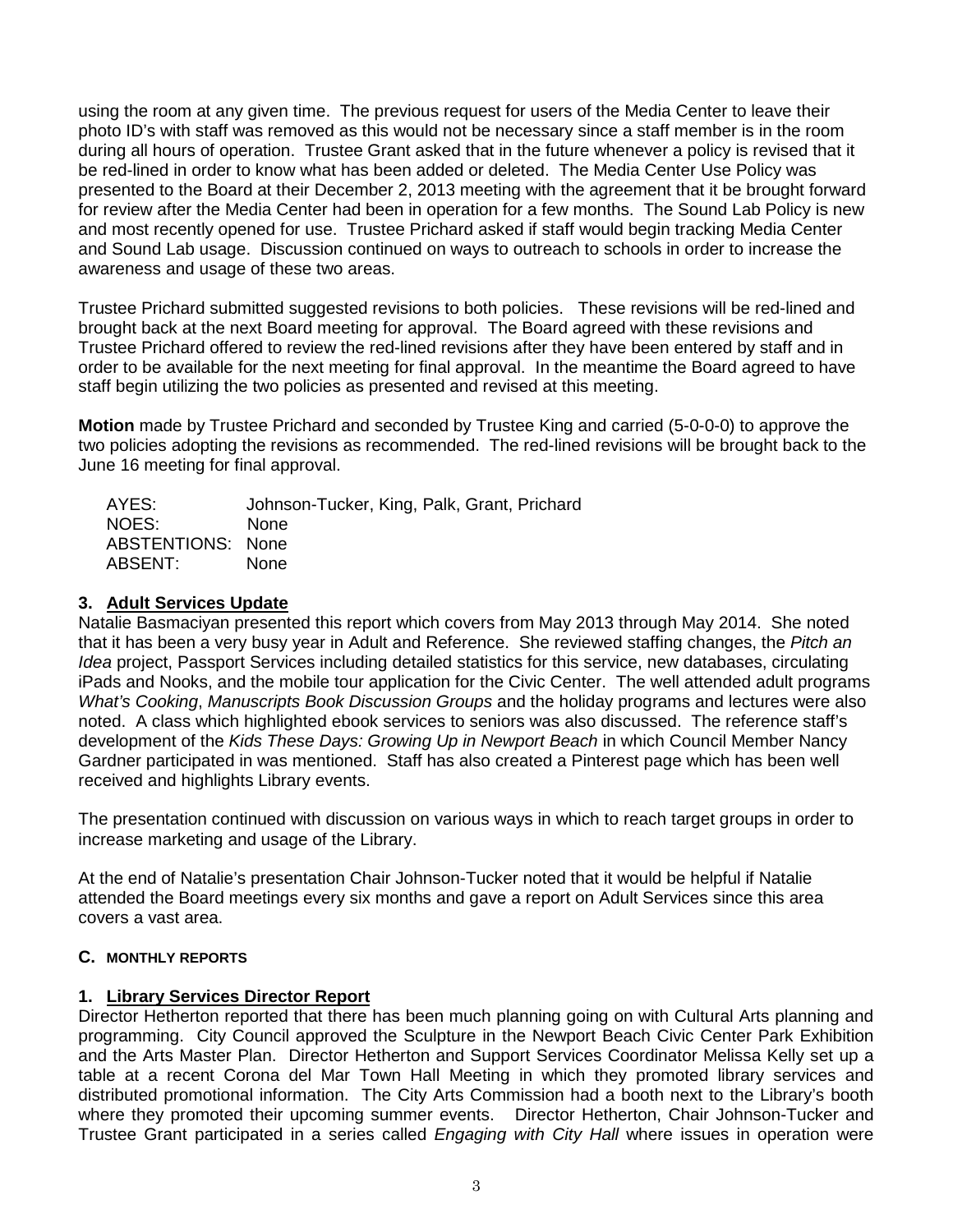covered where the Library was promoted. He introduced new Library Services Manager Dave Curtis and he is looking forward to working with him.

Tim reported on Lynda.com. The Admin Team is meeting with the City's Information Technology (IT) staff to help implement a video feed in the Media Center and Sound Lab so that it can be monitored by scheduled staff members. The plan is to keep the Media Center and Sound lab open and staffed during the Library's normal open for business hours. Trustee Grant suggested that staff make a formal approach to high schools' and community colleges' art departments to help promote the Media Center and Sound Lab in order to help create an upward trend in usage.

Chair Johnson-Tucker appointed herself and Vice Chair King to serve as Board sub-committee liaisons on the Corona del Mar and Fire Station planning committee. Vice Chair King has much knowledge in this area and will be an asset. Director Hetherton requested that Youth Services /Branch Coordinator Debbie Walker also attend the planning committees as she oversees the branches and could provide helpful perspective.

Chair Johnson-Tucker requested that the Board be aware of the City of Newport Beach's new Arts Master Plan and assist in helping to locate venues in the City which would better suit the musicales and other arts related programs. At her request staff prepared a report on the Friends Meeting Room usage to help assess need. Chair Johnson-Tucker asked that all be aware of and to look for ways to find locations for this purpose if funds become available. She asked Trustee Grant if she would research some possibilities due to her background in the City Arts Commission.

Trustee Prichard suggested that the Sound Lab and Media Center usage statistics be tracked in order to identify trends. Natalie Basmaciyan will have reference staff track the usage in these two areas. Trustee Prichard questioned the decline of the branches' year-to-date statistics. Chair Johnson-Tucker and staff explained noting that attendance was down at the Central Library during the Central Library construction. Now that the construction is complete usage at the branches has declined. Support Services Coordinator Melissa Kelly explained how the statistics are reported to the state and discussion continued on the ways in which the Library may qualify for the nationwide five star-rating and report their outreach and programming information. Chair Johnson-Tucker asked Library Services Manager Dave Curtis to prepare a report for the June meeting noting ways to improve the Library's outreach since he has had an extensive career and may be able to share information he has attained over the years.

## **2. Friends of the Library Liaison Report**

Chair Johnson-Tucker reported that at their last meeting the Friends of the Library Board reviewed the Library Wish List, and their budget and income from book donations. She noted the importance of donations and spreading the word to others in order to help increase sales and donations. The Friends of the Library will host a book sale table at the June 14 Juried Art Exhibition to help promote their bookstore and sell art related books.

## **3. Library Foundation Liaison Report**

Trustee Grant noted that some of the ideas from staff for the Pitch an Idea program were presented. Adult Services Coordinator Natalie Basmaciyan reported on a remote notification idea that would allow reference staff to notify customers who are waiting to use laptops and second floor study rooms in a timely manner. This would enhance the current system and would help to reduce customer frustration and would also provide ways in which to evaluate usage. Usage of the Media Center, potential training opportunities, and creation of an online tutorial for the Newport/Mesa ProLiteracy program were discussed and positively received by the Foundation Board.

## *4.* **DSLS Liaison Report**

Trustee Palk reported on the two most recent DSLS committee meetings. This committee has been putting together an excellent speaker list for 2015 which will be announced once all of the speakers have